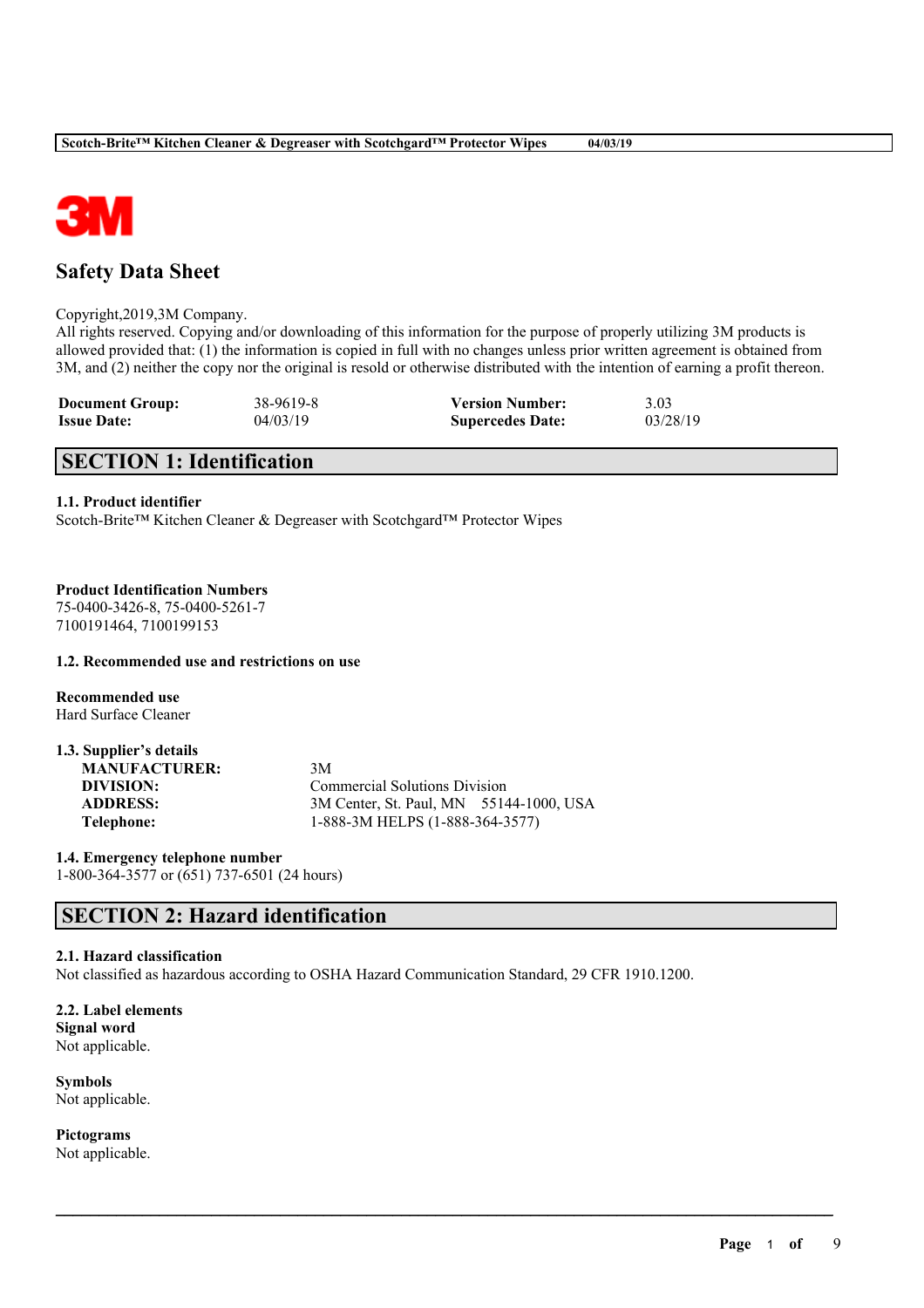# **SECTION 3: Composition/information on ingredients**

| Ingredient                         | C.A.S. No.     | $%$ by Wt                  |
|------------------------------------|----------------|----------------------------|
| Water                              | 7732-18-5      | 75 - 85 Trade Secret *     |
| POLY(ETHYLENE TEREPHTHALATE)       | 25038-59-9     | 5 - 15 Trade Secret *      |
| <b>BENZYL ALCOHOL</b>              | $100 - 51 - 6$ | 1 - 5 Trade Secret *       |
| <b>REGENERATED CELLULOSE</b>       | 68442-85-3     | 1 - 5 Trade Secret *       |
| BENZENESULFONIC ACID, C10-16-ALKYL | 68584-22-5     | $\leq 1$ Trade Secret *    |
| DERIVS.                            |                |                            |
| Surfactant                         | Trade Secret*  | $\leq 0.1$ Trade Secret *  |
| 3M Protector                       | Trade Secret*  | $\leq 0.05$ Trade Secret * |

\*The specific chemical identity and/or exact percentage (concentration) of this composition has been withheld as a trade secret.

 $\mathcal{L}_\mathcal{L} = \mathcal{L}_\mathcal{L} = \mathcal{L}_\mathcal{L} = \mathcal{L}_\mathcal{L} = \mathcal{L}_\mathcal{L} = \mathcal{L}_\mathcal{L} = \mathcal{L}_\mathcal{L} = \mathcal{L}_\mathcal{L} = \mathcal{L}_\mathcal{L} = \mathcal{L}_\mathcal{L} = \mathcal{L}_\mathcal{L} = \mathcal{L}_\mathcal{L} = \mathcal{L}_\mathcal{L} = \mathcal{L}_\mathcal{L} = \mathcal{L}_\mathcal{L} = \mathcal{L}_\mathcal{L} = \mathcal{L}_\mathcal{L}$ 

# **SECTION 4: First aid measures**

#### **4.1. Description of first aid measures**

# **Inhalation:**

No need for first aid is anticipated.

### **Skin Contact:**

No need for first aid is anticipated.

#### **Eye Contact:**

No need for first aid is anticipated.

#### **If Swallowed:**

Rinse mouth. If you feel unwell, get medical attention.

#### **4.2. Most important symptoms and effects, both acute and delayed**

See Section 11.1. Information on toxicological effects.

# **4.3. Indication of any immediate medical attention and special treatment required**

Not applicable.

# **SECTION 5: Fire-fighting measures**

#### **5.1. Suitable extinguishing media**

Material will not burn.

# **5.2. Special hazards arising from the substance or mixture**

None inherent in this product.

### **Hazardous Decomposition or By-Products**

| Substance       |  |  |
|-----------------|--|--|
| Carbon monoxide |  |  |
| Carbon dioxide  |  |  |

**Condition** During Combustion During Combustion

#### **5.3. Special protective actions for fire-fighters**

No special protective actions for fire-fighters are anticipated.

**Page** 2 **of** 9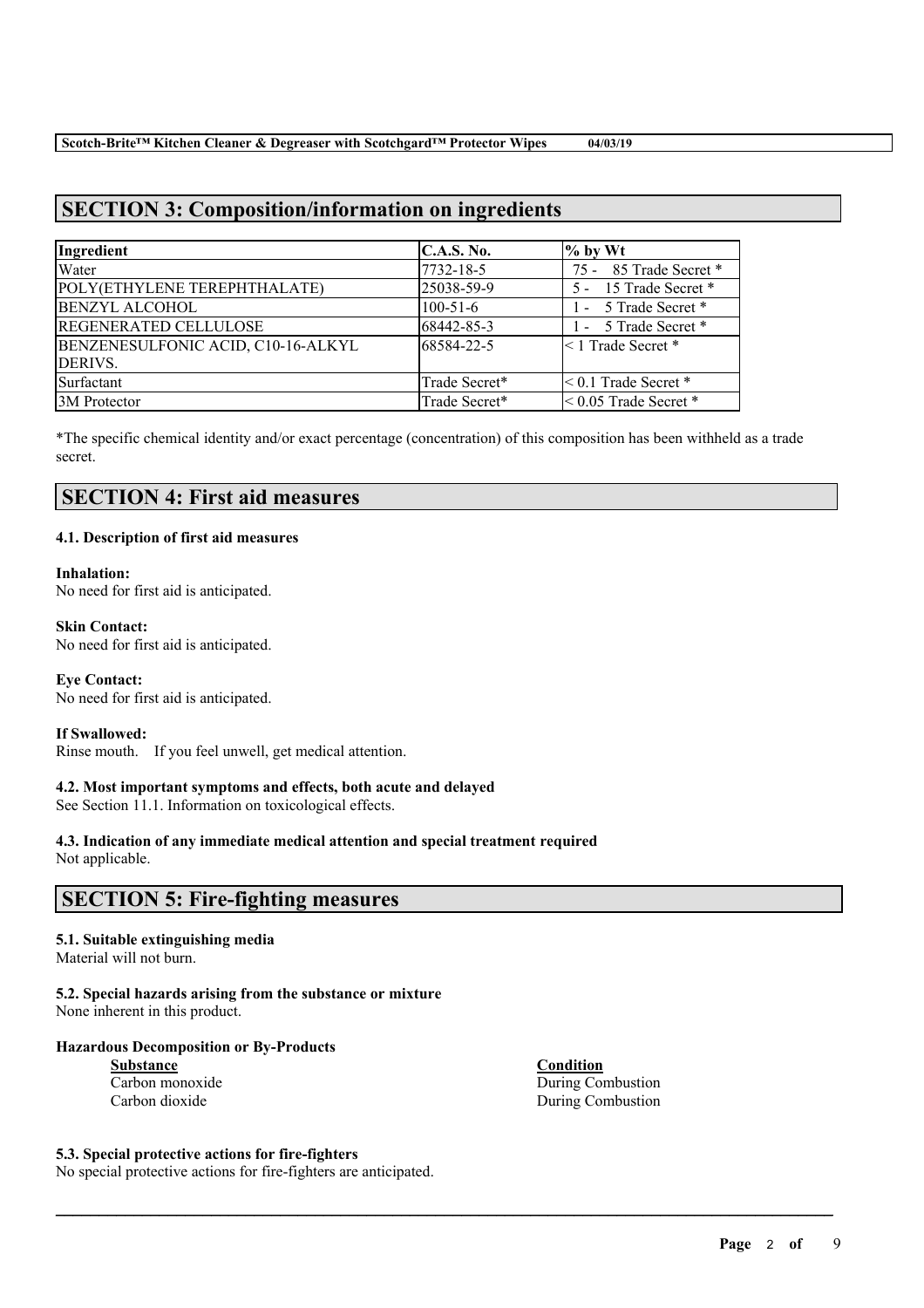# **SECTION 6: Accidental release measures**

#### **6.1. Personal precautions, protective equipment and emergency procedures**

Ventilate the area with fresh air. For large spill, or spills in confined spaces, provide mechanical ventilation to disperse or exhaust vapors, in accordance with good industrial hygiene practice. Refer to other sections of this SDS for information regarding physical and health hazards, respiratory protection, ventilation, and personal protective equipment.

#### **6.2. Environmental precautions**

Avoid release to the environment.

### **6.3. Methods and material for containment and cleaning up**

Collect as much of the spilled material as possible. Place in a closed container approved for transportation by appropriate authorities. Clean up residue. Seal the container. Dispose of collected material as soon as possible in accordance with applicable local/regional/national/international regulations.

# **SECTION 7: Handling and storage**

#### **7.1. Precautions for safe handling**

Do not eat, drink or smoke when using this product. Wash thoroughly after handling.

#### **7.2. Conditions for safe storage including any incompatibilities**

No special storage requirements.

# **SECTION 8: Exposure controls/personal protection**

#### **8.1. Control parameters**

#### **Occupational exposure limits**

If a component is disclosed in section 3 but does not appear in the table below, an occupational exposure limit is not available for the component.

| AIHA<br><b>COHOI</b><br><b>BENZ</b><br>100-<br>$T_{\rm W}$ .<br>$\mu$ mg/m3(10 ppm)<br>۰44<br>$\wedge$ 1<br>-1-6<br>. | Ingredient | $\mathbf{N_0}$<br>$\mathbf{C.A.5.}$ | Agency | Limit<br>tvne | <b>Additional Comments</b> |
|-----------------------------------------------------------------------------------------------------------------------|------------|-------------------------------------|--------|---------------|----------------------------|
|                                                                                                                       |            |                                     |        |               |                            |

 $\mathcal{L}_\mathcal{L} = \mathcal{L}_\mathcal{L} = \mathcal{L}_\mathcal{L} = \mathcal{L}_\mathcal{L} = \mathcal{L}_\mathcal{L} = \mathcal{L}_\mathcal{L} = \mathcal{L}_\mathcal{L} = \mathcal{L}_\mathcal{L} = \mathcal{L}_\mathcal{L} = \mathcal{L}_\mathcal{L} = \mathcal{L}_\mathcal{L} = \mathcal{L}_\mathcal{L} = \mathcal{L}_\mathcal{L} = \mathcal{L}_\mathcal{L} = \mathcal{L}_\mathcal{L} = \mathcal{L}_\mathcal{L} = \mathcal{L}_\mathcal{L}$ 

ACGIH : American Conference of Governmental Industrial Hygienists

AIHA : American Industrial Hygiene Association

CMRG : Chemical Manufacturer's Recommended Guidelines

OSHA : United States Department of Labor - Occupational Safety and Health Administration

TWA: Time-Weighted-Average

STEL: Short Term Exposure Limit

CEIL: Ceiling

#### **8.2. Exposure controls**

#### **8.2.1. Engineering controls**

No engineering controls required.

#### **8.2.2. Personal protective equipment (PPE)**

# **Eye/face protection**

None required.

#### **Skin/hand protection**

No chemical protective gloves are required.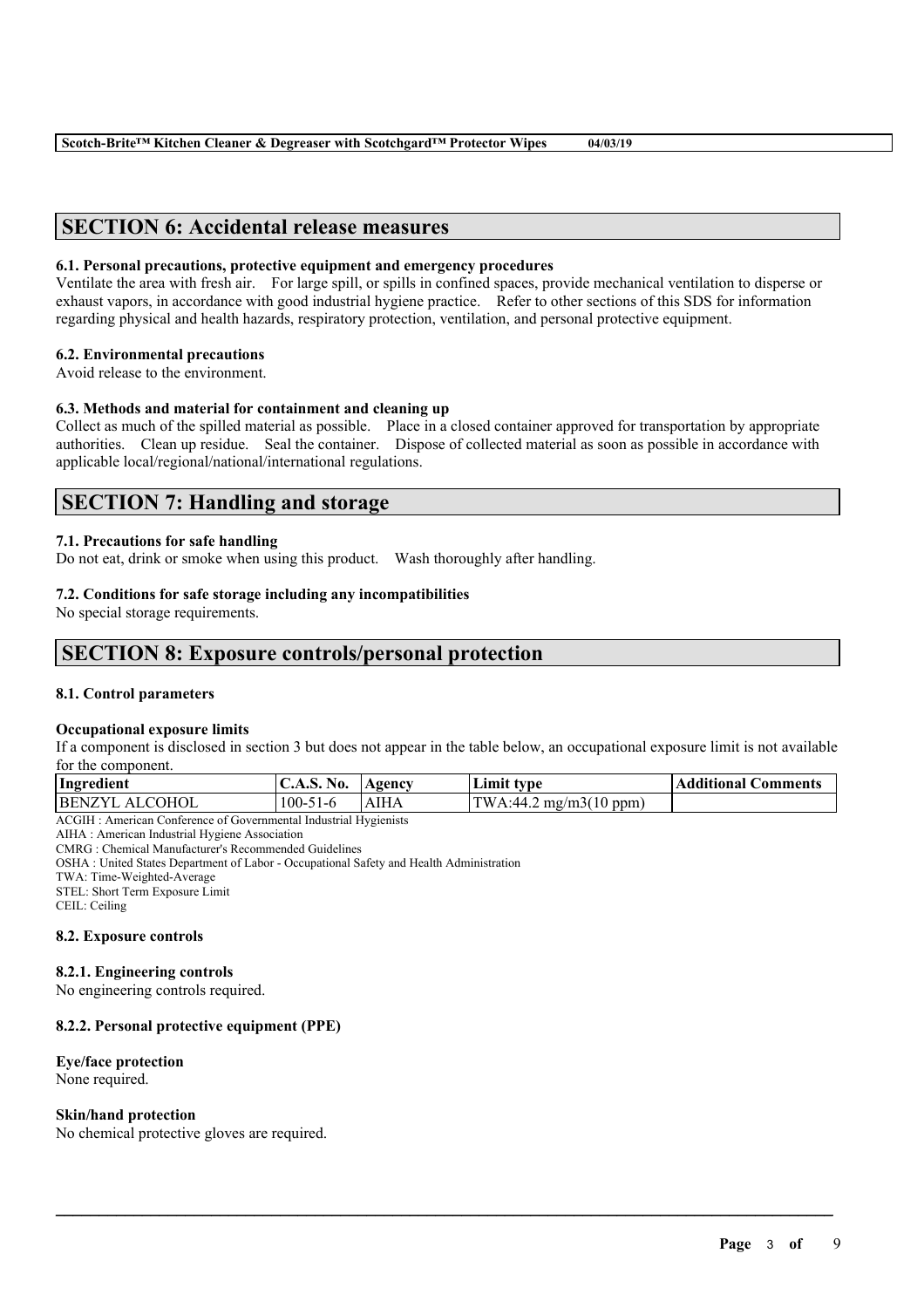#### **Respiratory protection**

None required.

# **SECTION 9: Physical and chemical properties**

**9.1. Information on basic physical and chemical properties**

| <b>General Physical Form:</b>          | Solid                                                     |  |  |
|----------------------------------------|-----------------------------------------------------------|--|--|
| <b>Specific Physical Form:</b>         | Non-Woven Material                                        |  |  |
| Odor, Color, Grade:                    | Loaded Wipe--Clear purple liquid with slight citrus odor  |  |  |
| <b>Odor threshold</b>                  | No Data Available                                         |  |  |
| pН                                     | 10 - 10.5 [Details: Conditions: Liquid Portion]           |  |  |
| <b>Melting point</b>                   | No Data Available                                         |  |  |
| <b>Boiling Point</b>                   | 212 °F [Details: Conditions: Liquid Portion]              |  |  |
| <b>Flash Point</b>                     | No flash point                                            |  |  |
| <b>Evaporation rate</b>                | No Data Available                                         |  |  |
| <b>Flammability (solid, gas)</b>       | Not Classified                                            |  |  |
| <b>Flammable Limits(LEL)</b>           | Not Applicable                                            |  |  |
| <b>Flammable Limits(UEL)</b>           | Not Applicable                                            |  |  |
| <b>Vapor Pressure</b>                  | 17.5 mmHg [@ 20 °C] [Details: Conditions: Liquid Portion] |  |  |
| <b>Vapor Density</b>                   | No Data Available                                         |  |  |
| <b>Density</b>                         | $1$ g/cm $3$                                              |  |  |
| <b>Specific Gravity</b>                | $[RefStd:WATER=1]$                                        |  |  |
| <b>Solubility In Water</b>             | No Data Available                                         |  |  |
| Solubility- non-water                  | Complete                                                  |  |  |
| Partition coefficient: n-octanol/water | No Data Available                                         |  |  |
| <b>Autoignition temperature</b>        | No Data Available                                         |  |  |
| <b>Decomposition temperature</b>       | No Data Available                                         |  |  |
| <b>Viscosity</b>                       | No Data Available                                         |  |  |
| Average particle size                  | No Data Available                                         |  |  |
| <b>Bulk density</b>                    | No Data Available                                         |  |  |
| <b>Hazardous Air Pollutants</b>        | No Data Available                                         |  |  |
| Molecular weight                       | No Data Available                                         |  |  |
| <b>Volatile Organic Compounds</b>      | $1.0\%$                                                   |  |  |
| <b>Percent volatile</b>                | No Data Available                                         |  |  |
| <b>Percent volatile</b>                | No Data Available                                         |  |  |
| <b>Softening point</b>                 | No Data Available                                         |  |  |

 $\mathcal{L}_\mathcal{L} = \mathcal{L}_\mathcal{L} = \mathcal{L}_\mathcal{L} = \mathcal{L}_\mathcal{L} = \mathcal{L}_\mathcal{L} = \mathcal{L}_\mathcal{L} = \mathcal{L}_\mathcal{L} = \mathcal{L}_\mathcal{L} = \mathcal{L}_\mathcal{L} = \mathcal{L}_\mathcal{L} = \mathcal{L}_\mathcal{L} = \mathcal{L}_\mathcal{L} = \mathcal{L}_\mathcal{L} = \mathcal{L}_\mathcal{L} = \mathcal{L}_\mathcal{L} = \mathcal{L}_\mathcal{L} = \mathcal{L}_\mathcal{L}$ 

# **SECTION 10: Stability and reactivity**

#### **10.1. Reactivity**

This material is considered to be non reactive under normal use conditions.

#### **10.2. Chemical stability**

Stable.

#### **10.3. Possibility of hazardous reactions**

Hazardous polymerization will not occur.

#### **10.4. Conditions to avoid**

None known.

### **10.5. Incompatible materials**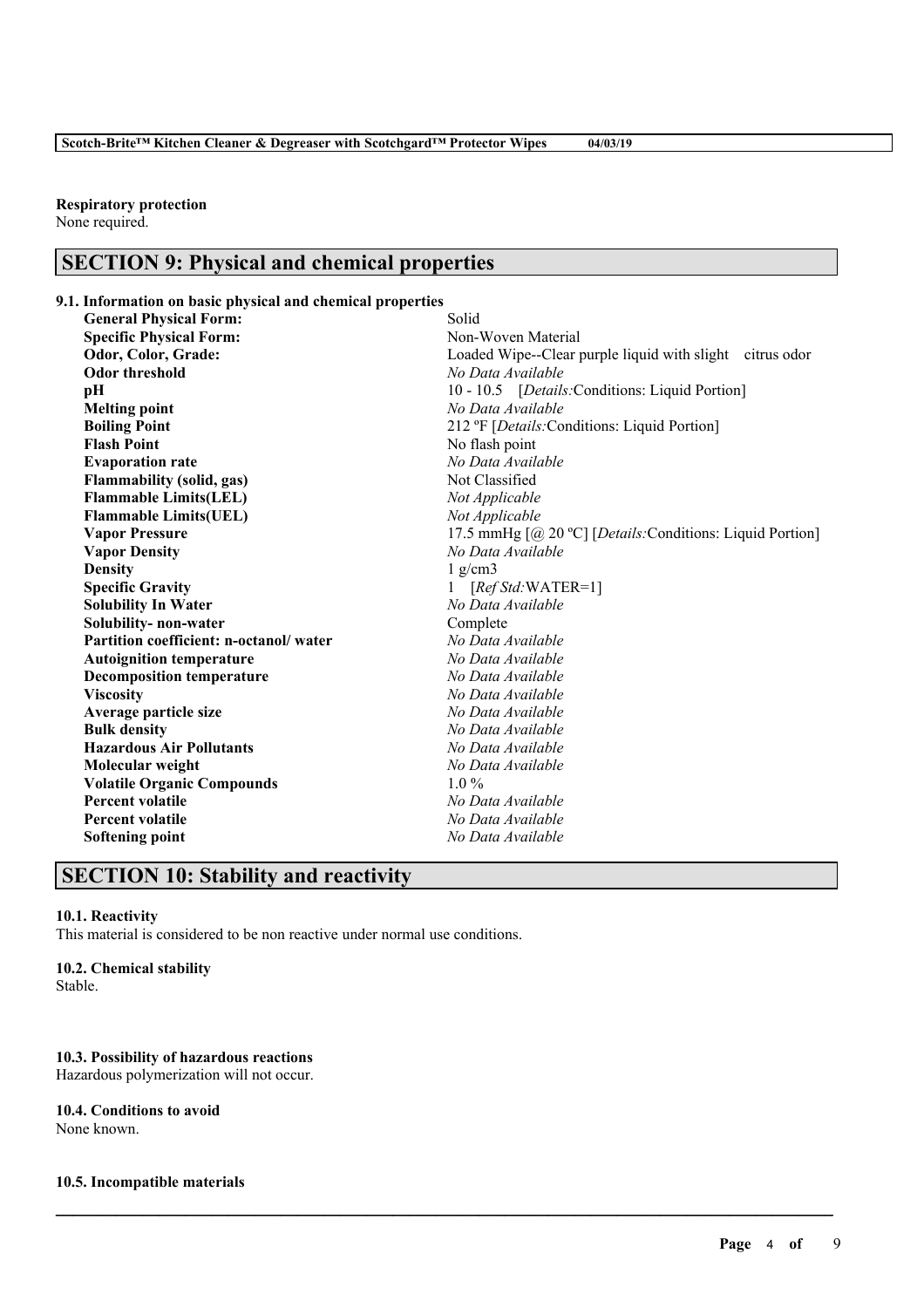None known.

No Data Available

#### **10.6. Hazardous decomposition products**

None known.

**Substance Condition**

Refer to section 5.2 for hazardous decomposition products during combustion.

# **SECTION 11: Toxicological information**

The information below may not be consistent with the material classification in Section 2 if specific ingredient **classifications are mandated by a competent authority. In addition, toxicological data on ingredients may not be** reflected in the material classification and/or the signs and symptoms of exposure, because an ingredient may be present below the threshold for labeling, an ingredient may not be available for exposure, or the data may not be **relevant to the material as a whole.**

**11.1. Information on Toxicological effects**

**Signs and Symptoms of Exposure**

Based on test data and/or information on the components, this material may produce the following health effects:

#### **Inhalation:**

This product may have a characteristic odor; however, no adverse health effects are anticipated.

#### **Skin Contact:**

Contact with the skin during product use is not expected to result in significant irritation.

#### **Eye Contact:**

Contact with the eyes during product use is not expected to result in significant irritation.

#### **Ingestion:**

Gastrointestinal Irritation: Signs/symptoms may include abdominal pain, stomach upset, nausea, vomiting and diarrhea.

#### **Toxicological Data**

If a component is disclosed in section 3 but does not appear in a table below, either no data are available for that endpoint or the data are not sufficient for classification.

#### **Acute Toxicity**

| <b>Name</b>                                                                                                                                                                                                                       | Route       | <b>Species</b> | Value                                             |
|-----------------------------------------------------------------------------------------------------------------------------------------------------------------------------------------------------------------------------------|-------------|----------------|---------------------------------------------------|
| Overall product                                                                                                                                                                                                                   | Ingestion   |                | No data available; calculated $ATE > 5,000$ mg/kg |
| POLY(ETHYLENE TEREPHTHALATE)                                                                                                                                                                                                      | Dermal      |                | LD50 estimated to be $> 5,000$ mg/kg              |
| POLY(ETHYLENE TEREPHTHALATE)                                                                                                                                                                                                      | Ingestion   | Rat            | $LD50 > 5,000$ mg/kg                              |
| <b>BENZYL ALCOHOL</b>                                                                                                                                                                                                             | Inhalation- | Rat            | $LC50$ 8.8 mg/l                                   |
|                                                                                                                                                                                                                                   | Dust/Mist   |                |                                                   |
|                                                                                                                                                                                                                                   | (4 hours)   |                |                                                   |
| <b>BENZYL ALCOHOL</b>                                                                                                                                                                                                             | Ingestion   | Rat            | LD50<br>$1,230$ mg/kg                             |
| BENZENESULFONIC ACID, C10-16-ALKYL DERIVS.                                                                                                                                                                                        | Dermal      | Rabbit         | LD50<br>$2,000$ mg/kg                             |
| BENZENESULFONIC ACID, C10-16-ALKYL DERIVS.                                                                                                                                                                                        | Ingestion   | Rat            | $LD50$ 775 mg/kg                                  |
| $\frac{1}{2}$ . The contract of the contract of the contract of the contract of the contract of the contract of the contract of the contract of the contract of the contract of the contract of the contract of the contract of t |             |                |                                                   |

 $ATE = acute$  toxicity estimate

#### **Skin Corrosion/Irritation**

| Name | Species | alue/ |
|------|---------|-------|
|      |         |       |

 $\mathcal{L}_\mathcal{L} = \mathcal{L}_\mathcal{L} = \mathcal{L}_\mathcal{L} = \mathcal{L}_\mathcal{L} = \mathcal{L}_\mathcal{L} = \mathcal{L}_\mathcal{L} = \mathcal{L}_\mathcal{L} = \mathcal{L}_\mathcal{L} = \mathcal{L}_\mathcal{L} = \mathcal{L}_\mathcal{L} = \mathcal{L}_\mathcal{L} = \mathcal{L}_\mathcal{L} = \mathcal{L}_\mathcal{L} = \mathcal{L}_\mathcal{L} = \mathcal{L}_\mathcal{L} = \mathcal{L}_\mathcal{L} = \mathcal{L}_\mathcal{L}$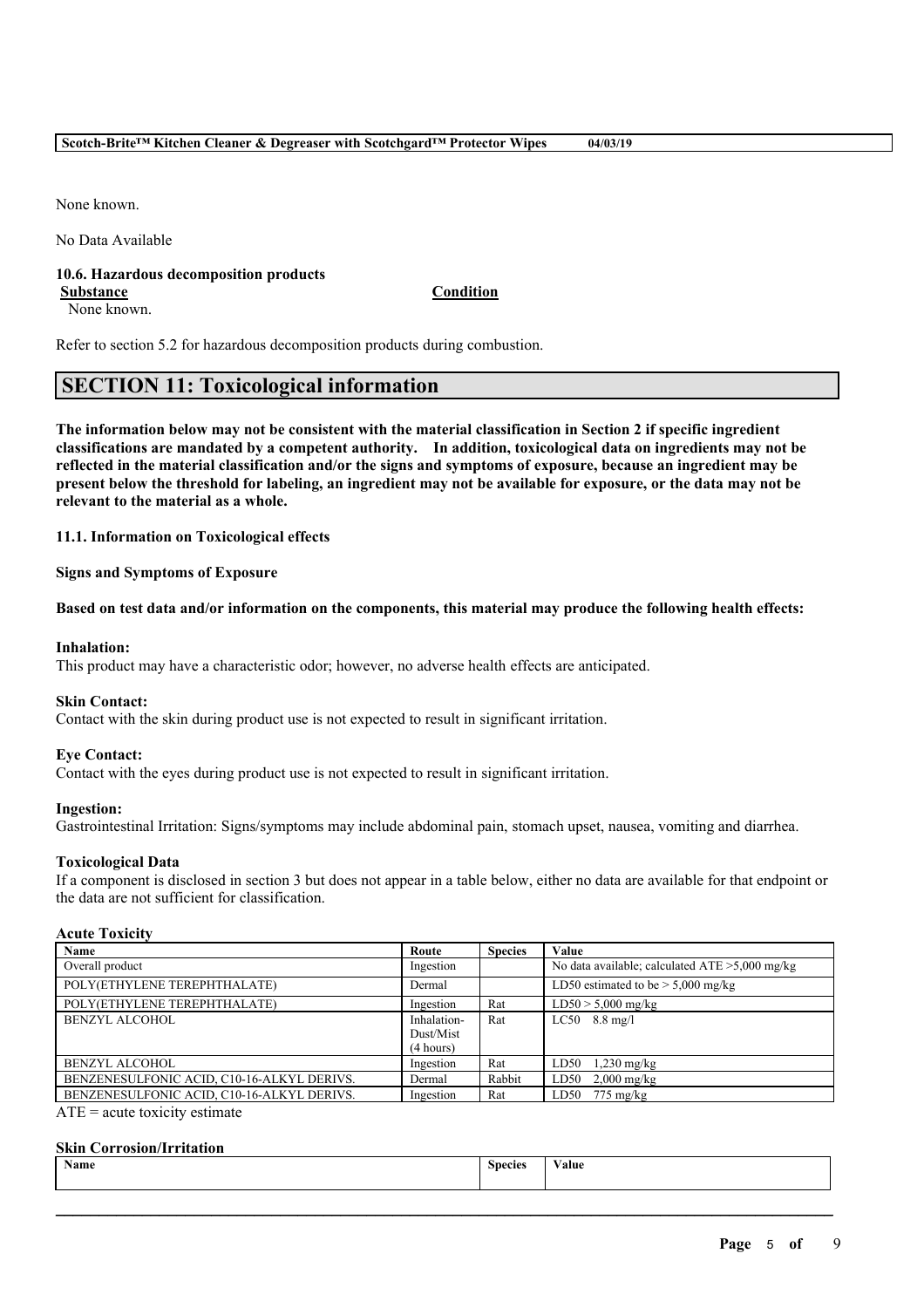| POLY(ETHYLENE TEREPHTHALATE) | In vitro | No significant irritation |
|------------------------------|----------|---------------------------|
|                              | data     |                           |
| BENZYL ALCOHOL               | Multiple | Mild irritant             |
|                              | animal   |                           |
|                              | species  |                           |

### **Serious Eye Damage/Irritation**

| Name                         | <b>Species</b> | Value                     |
|------------------------------|----------------|---------------------------|
| POLY(ETHYLENE TEREPHTHALATE) | Human          | No significant irritation |
| BENZYL ALCOHOL               | Rabbit         | Severe irritant           |

#### **Skin Sensitization**

| Name                         | <b>Species</b> | Value          |
|------------------------------|----------------|----------------|
| POLY(ETHYLENE TEREPHTHALATE) | Human          | Not classified |
| BENZYL ALCOHOL               | Human          | Not classified |
|                              | and            |                |
|                              | anımal         |                |

### **Respiratory Sensitization**

For the component/components, either no data are currently available or the data are not sufficient for classification.

#### **Germ Cell Mutagenicity**

| Name                         | Route    | Value                                          |
|------------------------------|----------|------------------------------------------------|
|                              |          |                                                |
| POLY(ETHYLENE TEREPHTHALATE) | In Vitro | Not mutagenic                                  |
| BENZYL ALCOHOL               | In vivo  | Not mutagenic                                  |
| BENZYL ALCOHOL               | In Vitro | Some positive data exist, but the data are not |
|                              |          | sufficient for classification                  |

### **Carcinogenicity**

| Name                  | Route     | <b>Species</b> | Value            |
|-----------------------|-----------|----------------|------------------|
| <b>BENZYL ALCOHOL</b> | Ingestion | Multiple       | Not carcinogenic |
|                       |           | anımal         |                  |
|                       |           | species        |                  |

### **Reproductive Toxicity**

### **Reproductive and/or Developmental Effects**

| Name           | Route     | Value                          | <b>Species</b> | <b>Test Result</b>     | Exposure<br><b>Duration</b> |
|----------------|-----------|--------------------------------|----------------|------------------------|-----------------------------|
| BENZYL ALCOHOL | Ingestion | Not classified for development | Mouse          | NOAEL 550<br>mg/kg/day | during<br>organogenesi      |

#### **Target Organ(s)**

### **Specific Target Organ Toxicity - single exposure**

| Name                  | Route      | Target Organ(s)        | Value                             | <b>Species</b> | <b>Test Result</b> | <b>Exposure</b> |
|-----------------------|------------|------------------------|-----------------------------------|----------------|--------------------|-----------------|
|                       |            |                        |                                   |                |                    | <b>Duration</b> |
| BENZYL ALCOHOL        | Inhalation | central nervous        | May cause drowsiness or           |                | <b>NOAEL Not</b>   |                 |
|                       |            | system depression      | dizziness                         |                | available          |                 |
| <b>BENZYL ALCOHOL</b> | Inhalation | respiratory irritation | Some positive data exist, but the |                | <b>NOAEL Not</b>   |                 |
|                       |            |                        | data are not sufficient for       |                | available          |                 |
|                       |            |                        | classification                    |                |                    |                 |
| <b>BENZYL ALCOHOL</b> | Ingestion  | central nervous        | May cause drowsiness or           |                | <b>NOAEL Not</b>   |                 |
|                       |            | system depression      | dizziness                         |                | available          |                 |

### **Specific Target Organ Toxicity - repeated exposure**

| <b>1999</b><br>$\rightarrow$<br>Route<br>Name<br>rarget<br>Drgan(s)<br>.<br>- | $\mathbf{v}$<br>⁄ alue | `necies | $\mathbf{r}$<br><b>CONTRACTOR</b><br>Test.<br>-Result<br>. | -<br>Xnosure)<br>Duration |
|-------------------------------------------------------------------------------|------------------------|---------|------------------------------------------------------------|---------------------------|
|-------------------------------------------------------------------------------|------------------------|---------|------------------------------------------------------------|---------------------------|

 $\mathcal{L}_\mathcal{L} = \mathcal{L}_\mathcal{L} = \mathcal{L}_\mathcal{L} = \mathcal{L}_\mathcal{L} = \mathcal{L}_\mathcal{L} = \mathcal{L}_\mathcal{L} = \mathcal{L}_\mathcal{L} = \mathcal{L}_\mathcal{L} = \mathcal{L}_\mathcal{L} = \mathcal{L}_\mathcal{L} = \mathcal{L}_\mathcal{L} = \mathcal{L}_\mathcal{L} = \mathcal{L}_\mathcal{L} = \mathcal{L}_\mathcal{L} = \mathcal{L}_\mathcal{L} = \mathcal{L}_\mathcal{L} = \mathcal{L}_\mathcal{L}$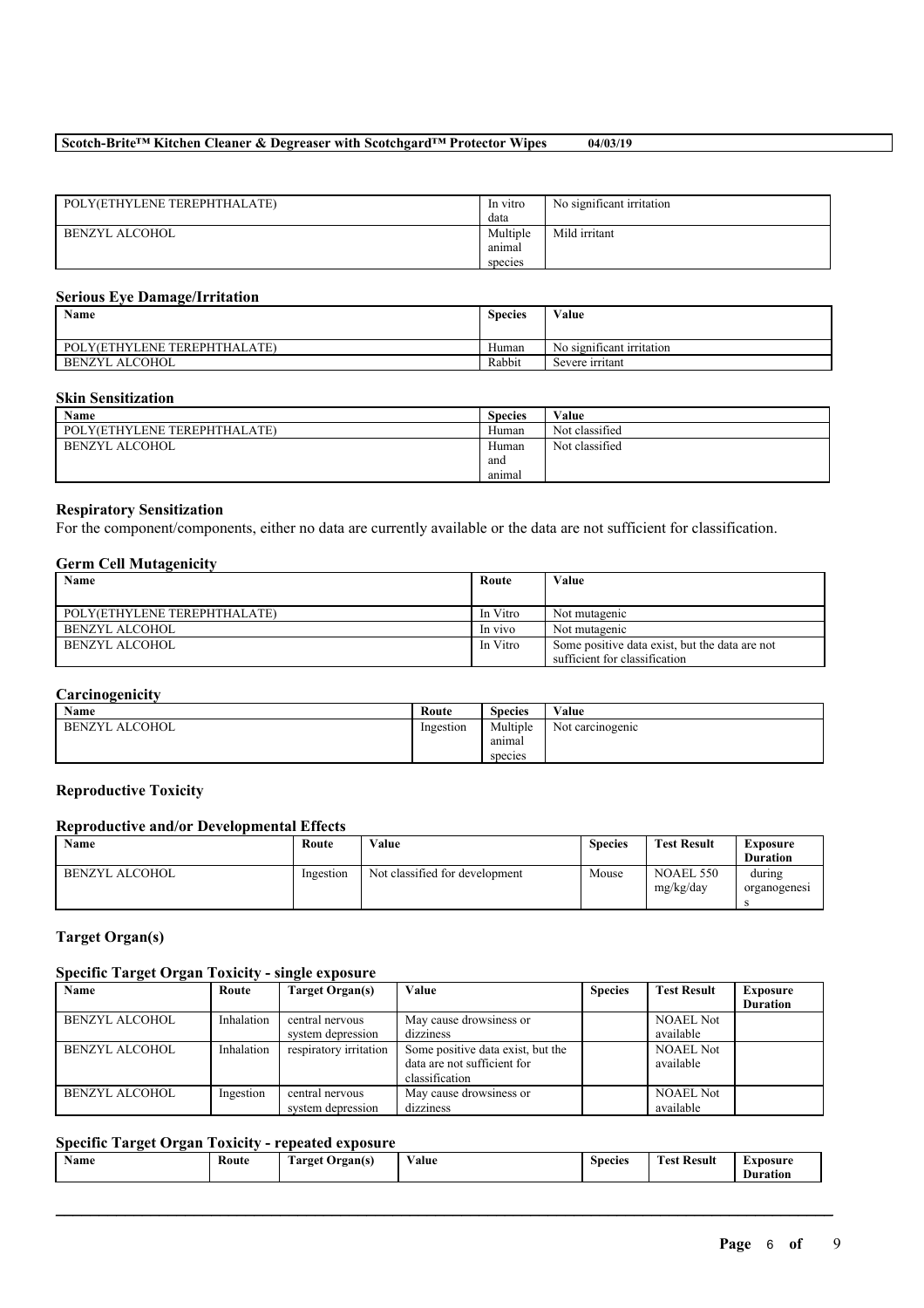| POLY(ETHYLENE<br>TEREPHTHALATE) | Ingestion | heart   skin  <br>endocrine system  <br>bone, teeth, nails,<br>and/or hair  <br>hematopoietic<br>system   liver  <br>immune system  <br>muscles   nervous<br>system   eyes  <br>kidney and/or<br>bladder respiratory<br>system | Not classified | Rat   | <b>NOAEL Not</b><br>available | 13 weeks |
|---------------------------------|-----------|--------------------------------------------------------------------------------------------------------------------------------------------------------------------------------------------------------------------------------|----------------|-------|-------------------------------|----------|
| <b>BENZYL ALCOHOL</b>           | Ingestion | endocrine system  <br>muscles   kidney<br>and/or bladder                                                                                                                                                                       | Not classified | Rat   | <b>NOAEL 400</b><br>mg/kg/day | 13 weeks |
| <b>BENZYL ALCOHOL</b>           | Ingestion | nervous system<br>respiratory system                                                                                                                                                                                           | Not classified | Mouse | <b>NOAEL 645</b><br>mg/kg/day | 8 days   |

#### **Aspiration Hazard**

For the component/components, either no data are currently available or the data are not sufficient for classification.

#### Please contact the address or phone number listed on the first page of the SDS for additional toxicological information **on this material and/or its components.**

# **SECTION 12: Ecological information**

#### **Ecotoxicological information**

Please contact the address or phone number listed on the first page of the SDS for additional ecotoxicological information on this material and/or its components.

#### **Chemical fate information**

Please contact the address or phone number listed on the first page of the SDS for additional chemical fate information on this material and/or its components.

# **SECTION 13: Disposal considerations**

#### **13.1. Disposal methods**

Dispose of contents/ container in accordance with the local/regional/national/international regulations.

Prior to disposal, consult all applicable authorities and regulations to insure proper classification. Dispose of waste product in a permitted industrial waste facility. If no other disposal options are available, waste product may be placed in a landfill properly designed for industrial waste.

 $\mathcal{L}_\mathcal{L} = \mathcal{L}_\mathcal{L} = \mathcal{L}_\mathcal{L} = \mathcal{L}_\mathcal{L} = \mathcal{L}_\mathcal{L} = \mathcal{L}_\mathcal{L} = \mathcal{L}_\mathcal{L} = \mathcal{L}_\mathcal{L} = \mathcal{L}_\mathcal{L} = \mathcal{L}_\mathcal{L} = \mathcal{L}_\mathcal{L} = \mathcal{L}_\mathcal{L} = \mathcal{L}_\mathcal{L} = \mathcal{L}_\mathcal{L} = \mathcal{L}_\mathcal{L} = \mathcal{L}_\mathcal{L} = \mathcal{L}_\mathcal{L}$ 

#### **EPA Hazardous Waste Number (RCRA):** Not regulated

# **SECTION 14: Transport Information**

For Transport Information, please visit http://3M.com/Transportinfo or call 1-800-364-3577 or 651-737-6501.

# **SECTION 15: Regulatory information**

### **15.1. US Federal Regulations**

Contact 3M for more information.

#### **EPCRA 311/312 Hazard Classifications:**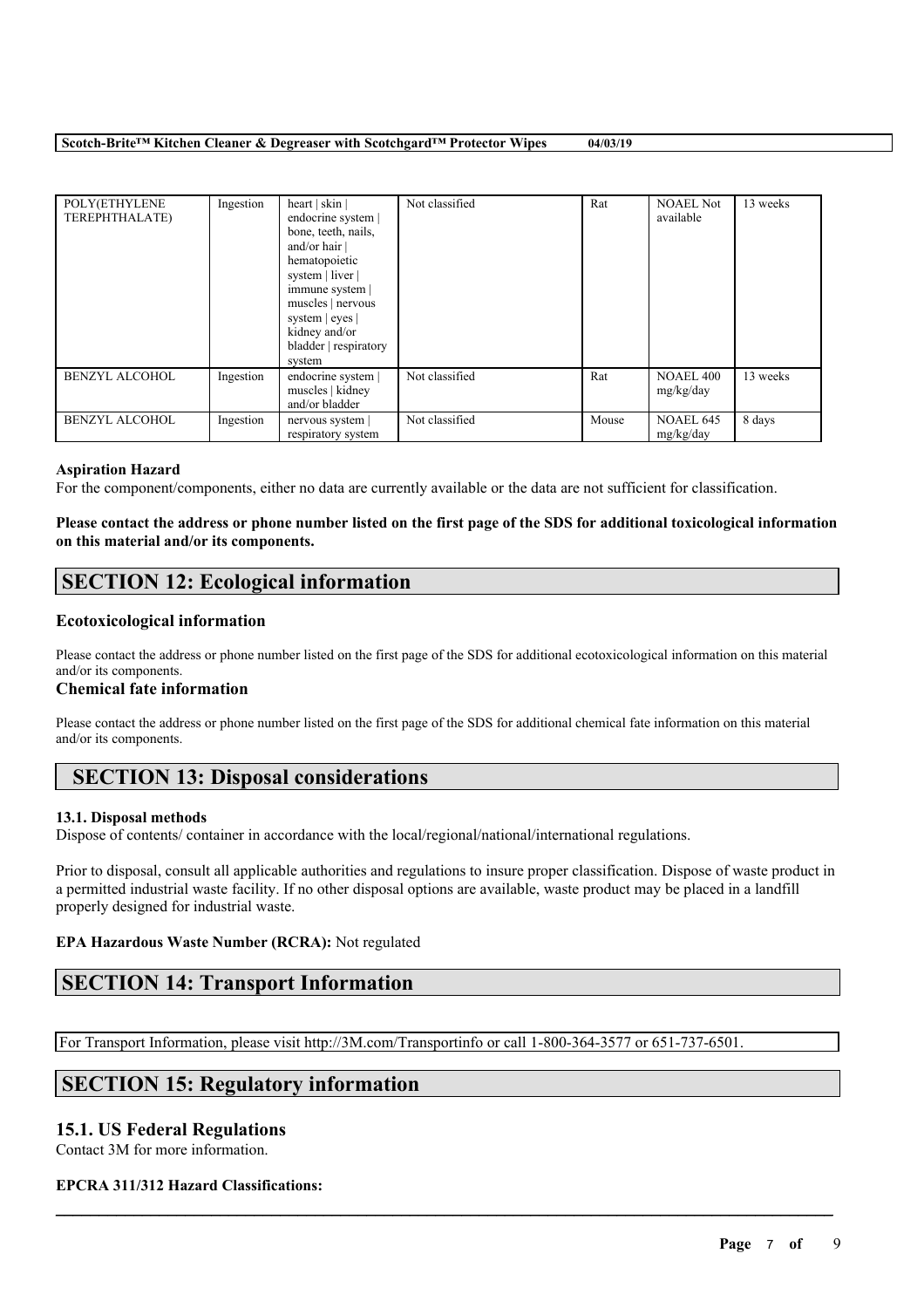| <b>Physical Hazards</b> |  |
|-------------------------|--|
| Not applicable          |  |
| <b>Health Hazards</b>   |  |
| Not applicable          |  |

#### **Additional TSCA Information**

| $\sqrt{ }$<br>onents<br>∶on<br>ш<br>. . | $\rightarrow$<br>19 U               | .<br>Intormation<br>⊶nono'                                                |
|-----------------------------------------|-------------------------------------|---------------------------------------------------------------------------|
| 235B<br>3M<br>otector                   | <b>TIME</b><br>--<br>Secret<br>rade | $\rightarrow$<br>additive.<br>: coating<br>usets<br>Profective<br>Allowed |

### **15.2. State Regulations**

Contact 3M for more information.

## **15.3. Chemical Inventories**

The components of this product are in compliance with the chemical notification requirements of TSCA. All required components of this product are listed on the active portion of the TSCA Inventory.

Contact 3M for more information.

### **15.4. International Regulations**

Contact 3M for more information.

**This SDS has been prepared to meet the U.S. OSHA Hazard Communication Standard, 29 CFR 1910.1200.**

# **SECTION 16: Other information**

#### **NFPA Hazard Classification**

**Health:** 0 **Flammability:** 0 **Instability:** 0 **Special Hazards:** None

National Fire Protection Association (NFPA) hazard ratings are designed for use by emergency response personnel to address the hazards that are presented by short-term, acute exposure to a material under conditions of fire, spill, or similar emergencies. Hazard ratings are primarily based on the inherent physical and toxic properties of the material but also include the toxic properties of combustion or decomposition products that are known to be generated in significant quantities.

| <b>Document Group:</b> | 38-9619-8 | <b>Version Number:</b>  | 3.03     |
|------------------------|-----------|-------------------------|----------|
| <b>Issue Date:</b>     | 04/03/19  | <b>Supercedes Date:</b> | 03/28/19 |

DISCLAIMER: The information in this Safety Data Sheet (SDS) is believed to be correct as of the date issued.3MMAKES NO WARRANTIES, EXPRESSED OR IMPLIED, INCLUDING, BUT NOT LIMITED TO, ANY IMPLIED WARRANTY OF MERCHANTABILITY OR FITNESS FOR A PARTICULAR PURPOSE OR COURSE OF PERFORMANCE OR USAGE OF TRADE.User is responsible for determining whether the3Mproduct is fit for a particular purpose and suitable for user's method of use or application.Given the variety of factors that can affect the use and application of a3Mproduct, some of which are uniquely within the user's knowledge and control, it is essential that the user evaluate the3Mproduct to determine whether it is fit for a particular purpose and suitable for user's method of use or application.

3Mprovides information in electronic form as a service to its customers. Due to the remote possibility that electronic transfer may have resulted in errors, omissions or alterations in this information,3Mmakes no representations as to its completeness or accuracy. In addition, information obtained from a database may not be as current as the information in the SDS available directly from3M

 $\mathcal{L}_\mathcal{L} = \mathcal{L}_\mathcal{L} = \mathcal{L}_\mathcal{L} = \mathcal{L}_\mathcal{L} = \mathcal{L}_\mathcal{L} = \mathcal{L}_\mathcal{L} = \mathcal{L}_\mathcal{L} = \mathcal{L}_\mathcal{L} = \mathcal{L}_\mathcal{L} = \mathcal{L}_\mathcal{L} = \mathcal{L}_\mathcal{L} = \mathcal{L}_\mathcal{L} = \mathcal{L}_\mathcal{L} = \mathcal{L}_\mathcal{L} = \mathcal{L}_\mathcal{L} = \mathcal{L}_\mathcal{L} = \mathcal{L}_\mathcal{L}$ 

#### **3M USA SDSs are available at www.3M.com**